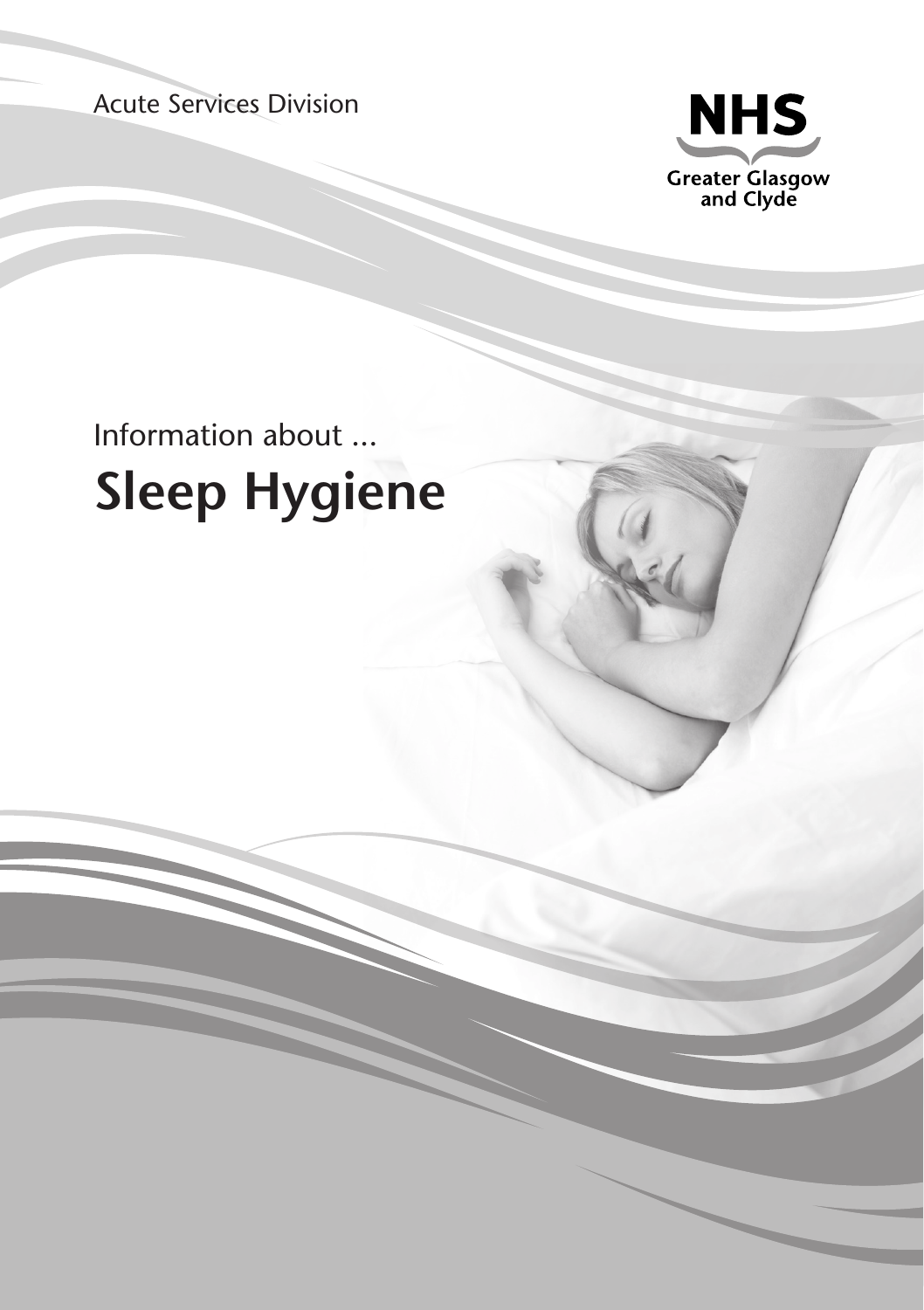# **Sleep Hygiene**

Sleep Hygiene is a term we use to describe good sleep habits. There are things you can do to give yourself the best chance of a good refreshing sleep. If you are having trouble sleeping, paying particular attention to these details may help.

### **Sleep Pattern**

- 1. Try to fix a time for going to bed and waking up. Your body clock will tell you when you feel sleepy. You then become accustomed to falling asleep at a certain time. Even if you are not working it is essential to have good sleep hygiene. Going to bed to early can also result in a disturbed sleep.
- 2. If you do not fall asleep within 30 minutes, go to another room and do some quiet activity.
- 3. Avoid napping during the day as this can affect the quality of your sleep. If you must nap, make sure it is early afternoon and keep it short (30–40 minutes).
- 4. Regular exercise promotes good sleep but avoid strenuous exercise within 2 hours of your bedtime. Before dinner is a better time.
- 5. Understand your sleep need. Most people need between 6-8 hours per night. This varies from person to person and reduces with age.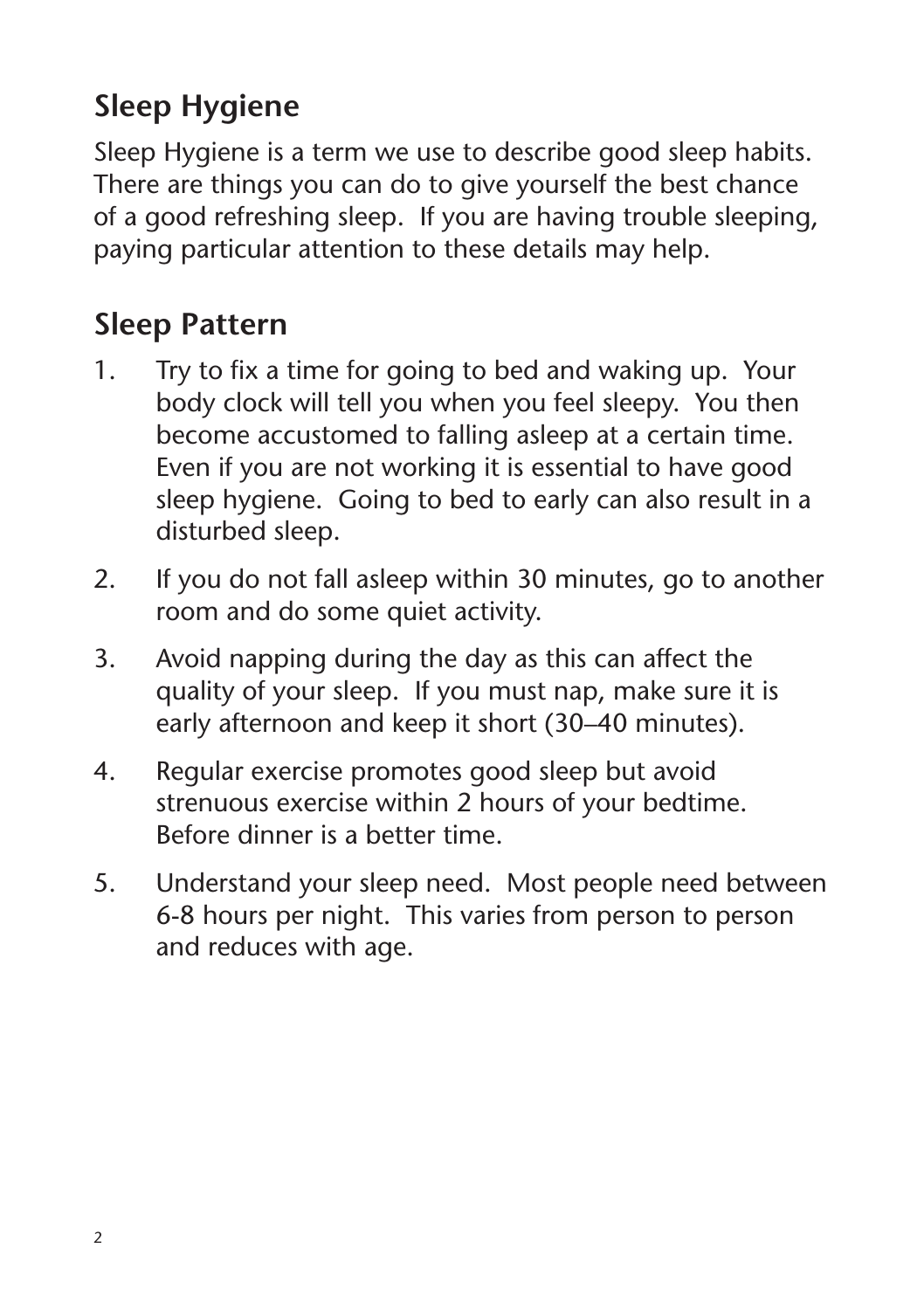# **Sleep Environment**

- 1. Make your bedroom as restful as possible. Keep the temperature cool (not cold), block out as much light and noise as possible.
- 2. Be comfortable, make sure your mattress and bedding are comfortable and in good condition.
- 3. Use your bed only for sleeping and sex. Do not use the bed as an extended lounge or study area. Make sure the bed is associated with going to sleep.
- 4. Do not watch television in bed. Do not use your laptop or smart phone in bed. These activities are stimulating activity which is more likely to keep you awake.

# **Before going to bed**

- 1. Establish a routine such as a warm bath or light reading before going to bed to help you relax. Avoid television.
- 2. Consider a light snack but avoid going to bed too hungry or too full.
- 3. Avoid caffeine in the late afternoon and evenings, remember chocolate and fizzy juice contain caffeine as well as tea and coffee.
- 4. Avoid Alcohol to 'help you sleep'. Many feel this helps in getting off to sleep but it causes a fragmented sleep and to waken early.